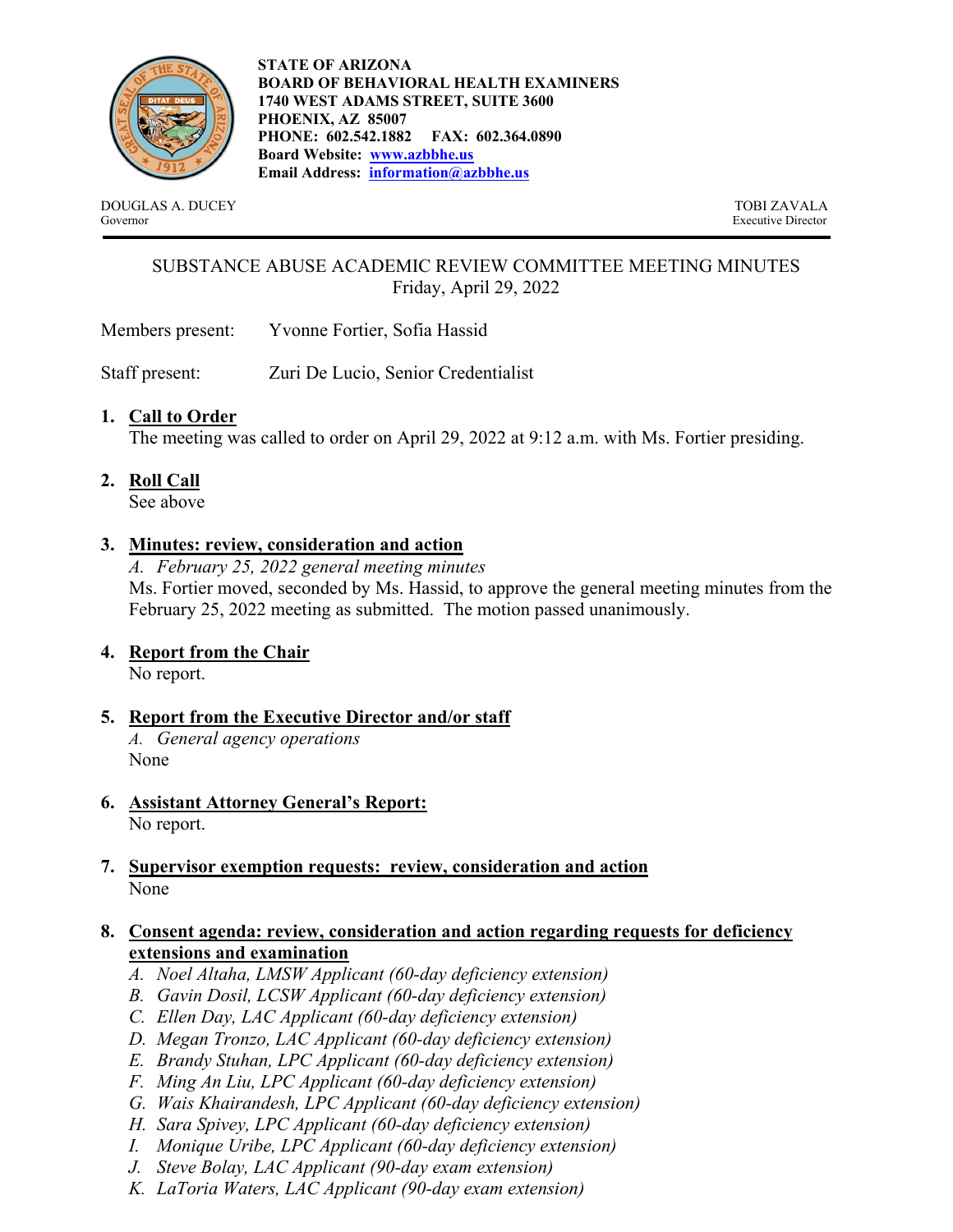- *L. Jessica Zavalza, LMSW Applicant (90-day exam extension)*
- *M. Amber Rodriguez, LMSW Applicant (90-day exam extension)*
- *N. Dorinda Thompson, LMSW Applicant (90-day exam extension)*

Ms. Fortier moved, seconded by Ms. Hassid, to approve the consent agenda as presented. The motion passed unanimously.

#### **9. Exam accommodation request: review, consideration and action**

*A. Gisso Welsh, LAC Applicant*  Members reviewed information regarding the request for an exam accommodation.

Following review and discussion, Ms. Fortier moved, seconded by Ms. Hassid, to approve the request for an exam accommodation. The motion passed unanimously.

#### **10. Applications for licensure: review, consideration and action**

*A. Review, consideration, and possible action regarding applications for licensure* 

Ms. Fortier moved, seconded by Ms. Hassid, to recommend to approve Stephanie Bert and Shauron Burden as Licensed Independent Substance Abuse Counselors. The motion passed unanimously.

Ms. Fortier moved, seconded by Ms. Hassid, to recommend to approve Yonterme Banks as a Licensed Associate Substance Abuse Counselor upon receipt of a passing score of the required exam. The motion passed unanimously.

Ms. Fortier moved, seconded by Ms. Hassid, to recommend to approve Elizabeth Mendez, Jenny Rizzo, and Jessie Erbe as Licensed Substance Abuse Technician upon receipt of a passing score of the required exam. The motion passed unanimously.

Ms. Fortier moved, seconded by Ms. Hassid, to recommend to the Board to deny Malieka Toston and David Schroyer on their failure to establish that they met minimum licensure requirements. The motion passed unanimously.

The committee requested additional information on the following application:

Janette Nelson

The committee tabled the application of Timothy McCann

*B. Appeals*  None

#### **11. Applications for educational programs: review, consideration and action.**  None

### **12. Future agenda items**

None

### **13. Call for public comment**

No one was present to respond to the call for public comment.